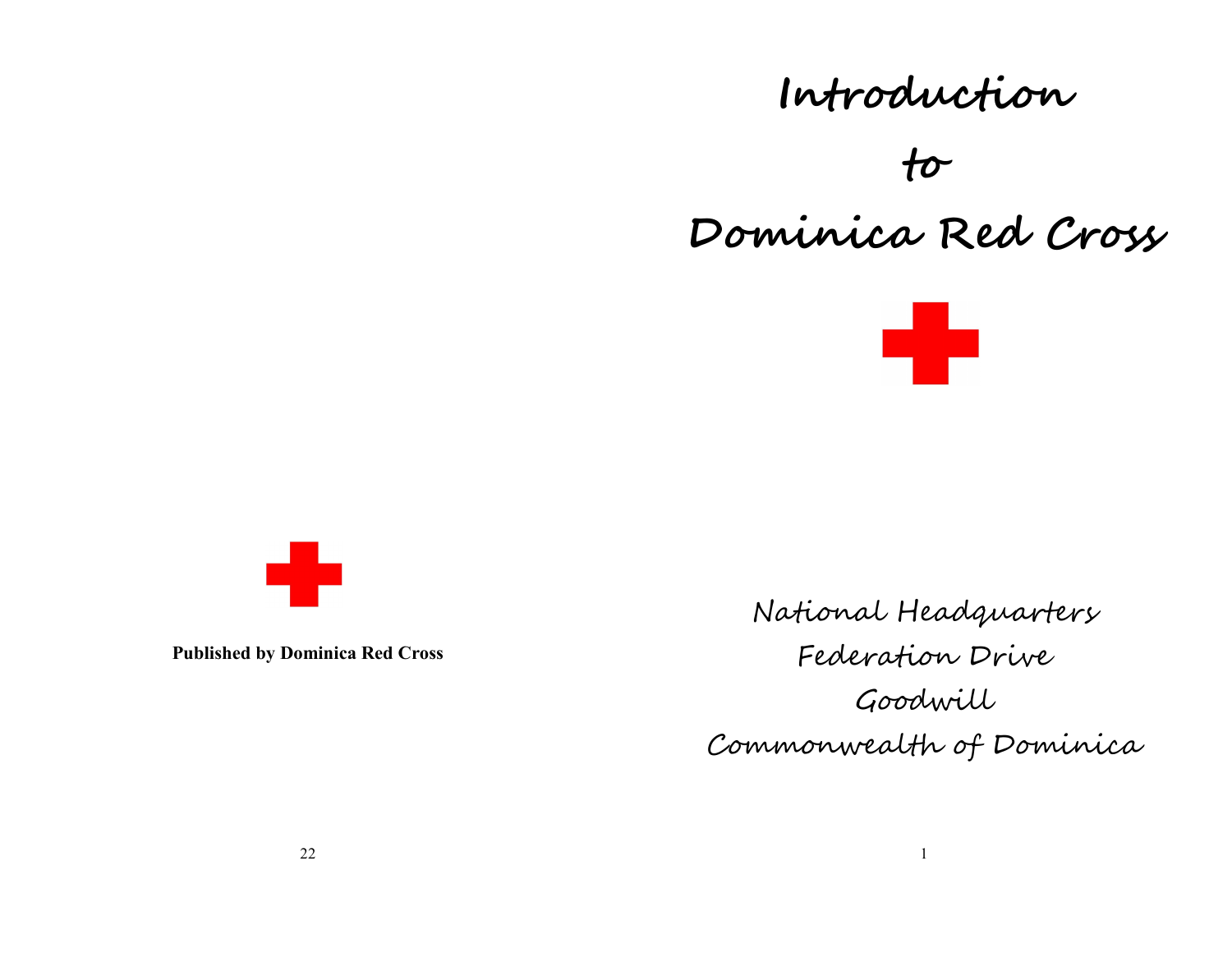#### **Table of Contents**

- Page 2: Information / Office Hours for Dominica Red Cross
- Page 4: History of Red Cross
- Page 6: Diagram of International Red Cross Movement
- Page 7: Structure of the Dominica Red Cross
- Page 9: Diagram of Society Structure
- Page 11: The Fundamental Principles
- Page 13: International Humanitarian Law
- Page 15: Facts About Your Red Cross
- Page 18: List of Leader and Member Responsibilities
- Page 19: Uniform and Badge Requirements
- Page 21: Use of the Red Cross Emblem

## **Use of the Emblem**

The use of the Emblem and the designation "Red Cross or Red Crescent" is governed by the Geneva Conventions and by national legislation (The Act of Incorporation). There are two distinct uses of the emblem:

> 1. as a **protective** sign used only in times of conflict to protect persons, buildings, vehicles and materials authorised for use by the Medical Services;

and

2. as an indicative sign framed or under inscribed with the national society's name or initials. No person, building of vehicle shall use the national society's Emblem without permission in the form of a document of authority or a membership card.

The Red Cross emblem must not be used for commercial publicity purposes. Any member aware of the misuse of the Emblem should report to the Group Leader, who will pass the information to the Director General, who will approach the user and inform him of the legislation on the use of the Emblem.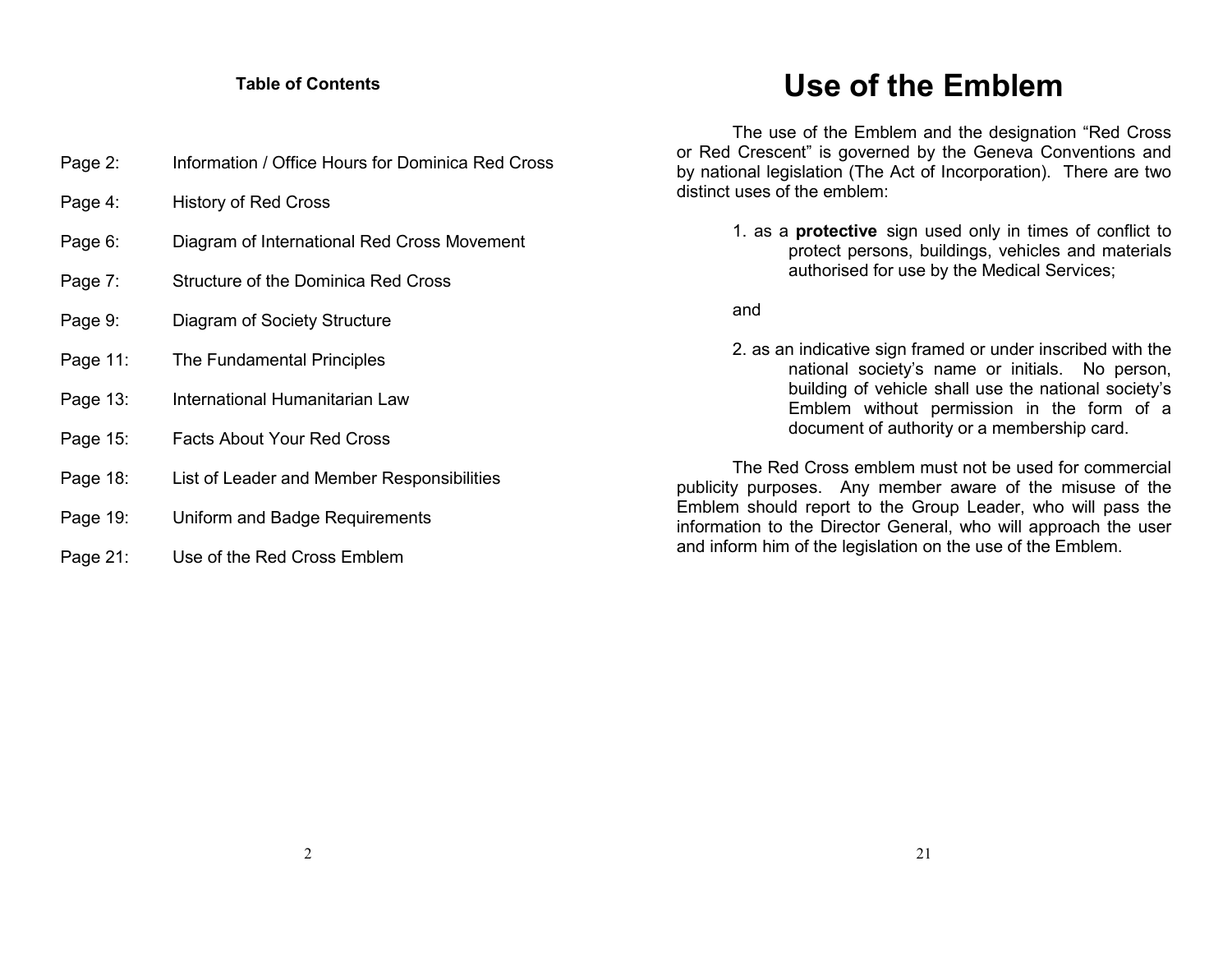*Girls:* White short-sleeve blouse to be worn inside the skirt; Navy Blue A-line Skirt; Navy blue long socks; Black shoes; Red Scarf, the size of a standard triangular bandage.

*Youth Leaders:* Wear the same uniforms as Youth Members with the addition of the beret.

#### *Adult Member Badges*

Red Cross cloth Circles on each sleeve of shirt, worn four inches below the shoulder seam. Metal beret badge on center front of beret.

#### *Adult Member out of Uniform*

May wear a Member's Badge.

#### *Youth Members Badges*

Youth Red Cross Circles on each sleeve, worn four inches below the shoulder seam.

#### *Youth Members out of Uniform*

May wear a Member's Badge.

# **DOMINICA RED CROSS**

 $+ + +$ 

**National Headquarters**  Federation Drive Goodwill Commonwealth of Dominica

> **Office Hours:**  Monday to Friday 8:30 am - 4:00 pm

**Telephone:** (767) 448-8280 (767) 440-2483

**Fax:** (767) 448-7708

**E-mail address:** redcross@cwdom.dm

**Training Courses offered is:**

3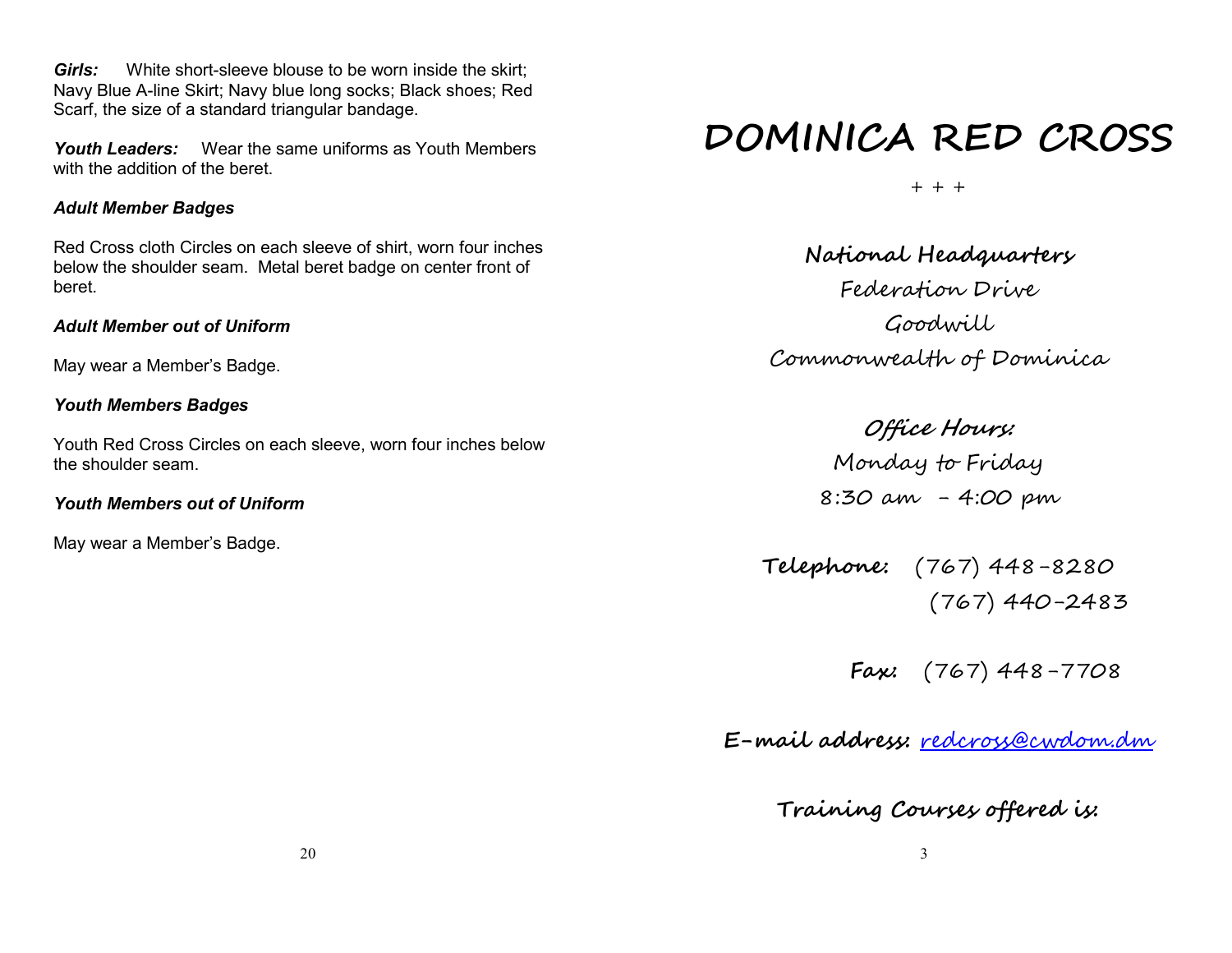#### **The History of Dominica Red Cross**

The Dominica Red Cross was founded as a branch of the British Red Cross on  $28<sup>th</sup>$  January, 1958 as a branch of the British Red Cross and recongnised by the Government of Dominica on 7<sup>th</sup> March, 1983 as a National Society. Membership of the ICRC and IFRC followed 1989. The International Red Cross Movement comprises **National Societies**, the **International Federation of the Red Cross and Red Crescent Societies** (the **Federation**), and the **International Committee of the Red Cross** (the **ICRC**). A diagram illustrating the components of the movement is shown.

National Societies embody the work and principles of the International Red Cross and Red Crescent Movement in 173 countries. The Dominica Red Cross is officially recognised as a voluntary relief organisation, auxiliary to the public authorities and provides a range of services from disaster relief, health and social assistance to first-aid courses. During wartime, National Societies support the army medical services. All activities are carried out in accordance with the Fundamental Principles of the movement during both war and peacetime. In order to become members of the Federation and the ICRC a Red Cross group must be recognised as a National Society by its government and must act in accordance with the Fundamental Principles of the Movement. The Fundamental Principles of the Red Cross and Red Crescent Movement which guide its workings are: humanity, impartiality, neutrality, independence, voluntary service, unity and universality. They are described further in another section of this orientation. All Red Cross and Red Crescent activities have one central purpose under the fundamental principles: to help prevent and alleviate suffering without impartiality and thus contribute to the maintenance and promotion of peace in the world.

#### **Youth Members**

Youth Members must follow the aims of the Red Cross, give service to the satisfaction of their Group Leader, attend meetings regularly and complete at least one course of instruction each year. Youth members must also pay a small quarterly subscription to headquarters.

#### **Uniform and Badge Requirements**

It is the responsibility of the Director General, Senior Officers and Groups Leaders to see that members of the Dominica Red Cross wear the correct uniform and badges in keeping with their membership status. Uniforms shall only be worn by members of the Society who are authorized by a signed membership card to wear a uniform. Makeup should be worn with discretion and jewelry should not be worn in uniform.

When representing and doing service in the name of Society, members shall wear a uniform except in the case of an emergency when members should try to identify themselves with a member's identification card.

#### **Adult Member Uniform**

*Men:* White short-sleeve shirt; Navy blue or black trousers; Black shoes and socks; Black or Navy blue Beret.

*Women:* White short-sleeve shirt buttoned to be worn over the skirt; Navy blue A-line skirt; Black shoes; Black or Navy blue Baret.

*Senior Officers and Service Group Leaders:* Wear the Adult Members' Uniform.

#### **Youth Members Uniform**

19 **Boys:** White short-sleeve shirt; navy blue or black trousers; Black shoes and socks; Red scarf, the size of a standard triangular bandage.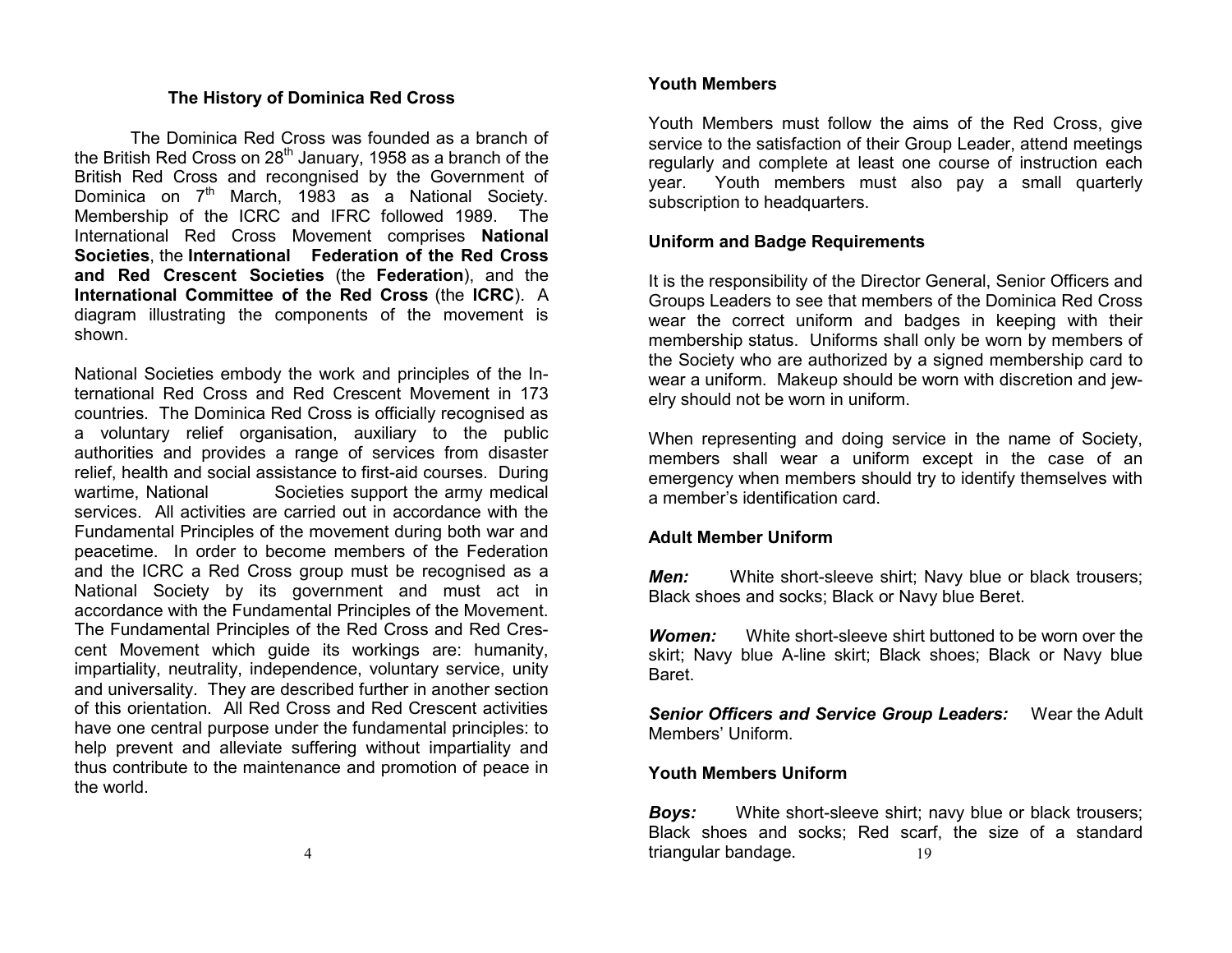#### **Leaders**

Membership of the Society should not be taken lightly, Leaders must ensure that they know the Constitution, the Rules and Regulations and the services provided by the Dominica Red Cross. They should attend leadership training / refresher courses and take the opportunity of keeping themselves up to date with the work of the Red Cross Internationally. Leaders must keep accurate records of the Members services, training, attendance at meetings and general contributions to the work of the Society, Leaders have the responsibility of the upkeep and safekeeping of equipment owned or used by their Groups and for the organization of duties for their members. New members should receive from their Leaders information about the Society they are about to join – its beginnings, its Principles, its programmes and services, both nationally and internationally. New members should be made to understand that they are joining a service and not a social organization and that they will be expected to give regular community service of not less than four hours per month in the name of the Red Cross. New Members should be accepted on a provisional basis for at least three months before being enrolled as full members of the Society and being issued with a Membership card, during which time they should strive to train. Each Society, under the leadership of the Fundraising Officer and Group Leader, must participate in fundraising events throughout the year in order to sustain themselves financially. A quarterly subscription fee for each member is due to headquarters as a contribution to meeting operational costs.

#### **Adult Service Members**

Adult Service Members should train as extensively as possible and give regular service to the community. These services include visiting and helping the sick, lonely and handicapped, giving service to the needy, helping to train personnel, raise funds and assisting in an emergency.

Another component of the Movement, the Federation, works throughout the world to inspire, encourage, facilitate and promote all humanitarian activities carried out by its member National Societies to prevent and alleviate human suffering. The Federation was founded 1919. The Federation coordinates international assistance to victims of natural disasters and to the victims of man-made disasters outside conflict areas. It also helps National Societies plan and implement disaster -preparedness programmes and long-term projects designed to reduce vulnerability and contribute to sustainable development.

The third component of the Red Cross Movement, the ICRC, was created 1863 and is the founding body of the International Red Cross Movement. As a neutral and independent humanitarian institution, it acts throughout the world, either on its own initiative or on the basis of the **Geneva Conventions**, to protect and assist victims of **armed conflict** and its direct results. This may involve caring for the war-wounded, visiting prisoners of war and security detainees. The restoring contact between separated families, protecting the civilian population or providing food and other assistance to conflict victims. The **ICRC** promotes and monitors the application of **International Humanitarian Law** (IHL). More information on IHL is contained in this orientation package.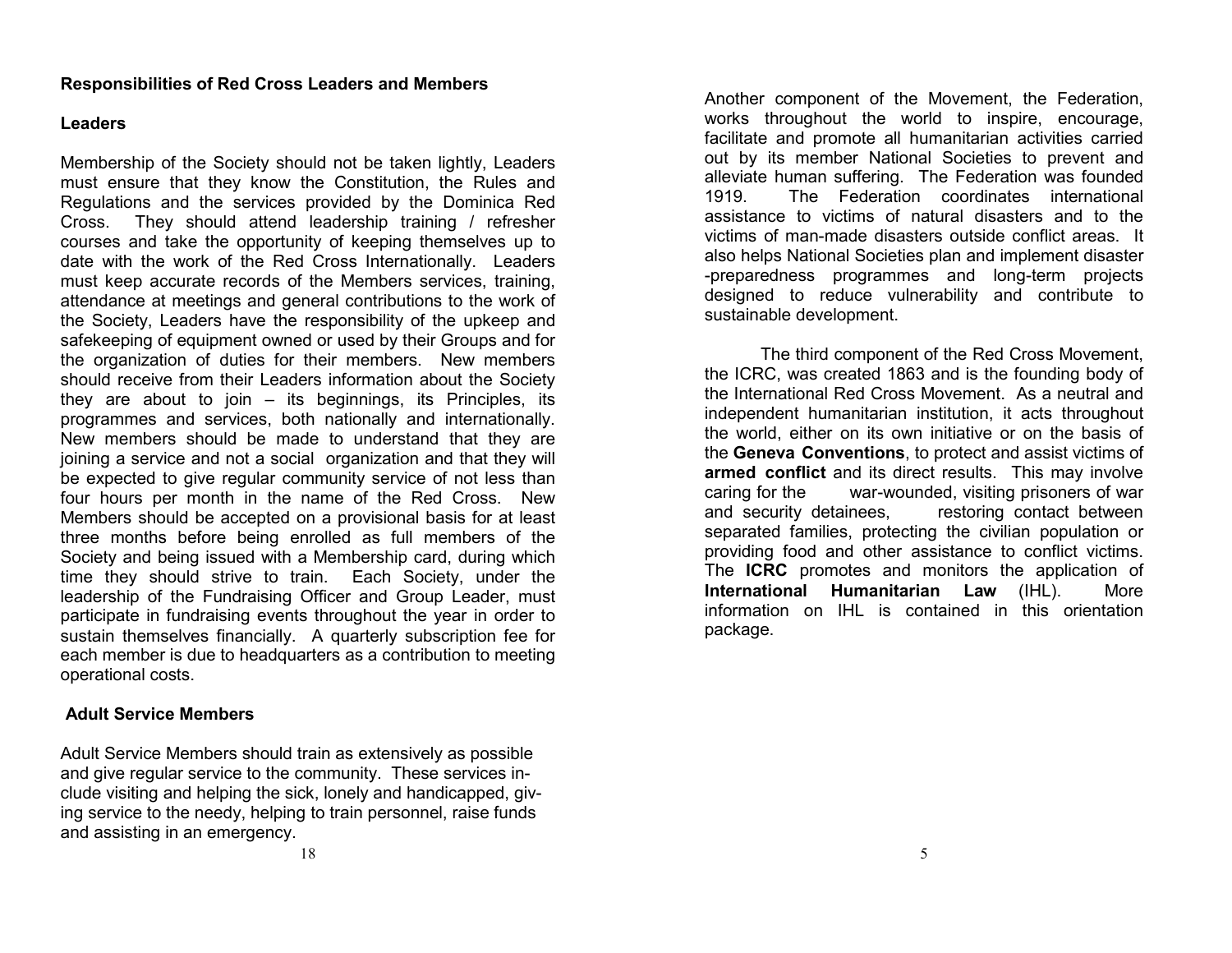### **The International Red Cross Movement**



The actions of the Red Cross are based on the Fundamental Principles of Humanity, Impartiality, Neutrality, Independence, Voluntary Service, Unity and Universality.

#### **Tracing**

Through a comprehensive global communications network, the Red Cross helps to locate, reunite, and exchange messages between people separated from their loved ones because of war, civil disturbance or natural disaster.

#### **Welfare Services**

Through the generosity of donors the Dominica Red Cross responds with relief supplies to appeals for assistance to victims of disaster.

#### **HOW YOU CAN HELP**

The Dominica Red Cross relies upon the generous contributions of people's time, skills and money to provide disaster relief. Nearly everyone can help the Red Cross assist those affected by disaster by making a financial contribution to the Dominica Red Cross Disaster Relief Fund.

#### **Supporting your RED CROSS**

The Dominica Red Cross is reliant upon local fundraising proceeds and annual Subscribing Member contributions received in order to meet its operating budget. Consequently, the generous support of the public remains a necessity in order to ensure the continued development of the Society.

There are, however, other ways in which to support the Red Cross through gift planning, or you man opt to remember the Red Cross in your own will. Other planned gifts include naming the Red Cross to receive all or part of the proceeds of a policy no longer needed for its original purpose, or you can pay tribute to another through a memorial gift.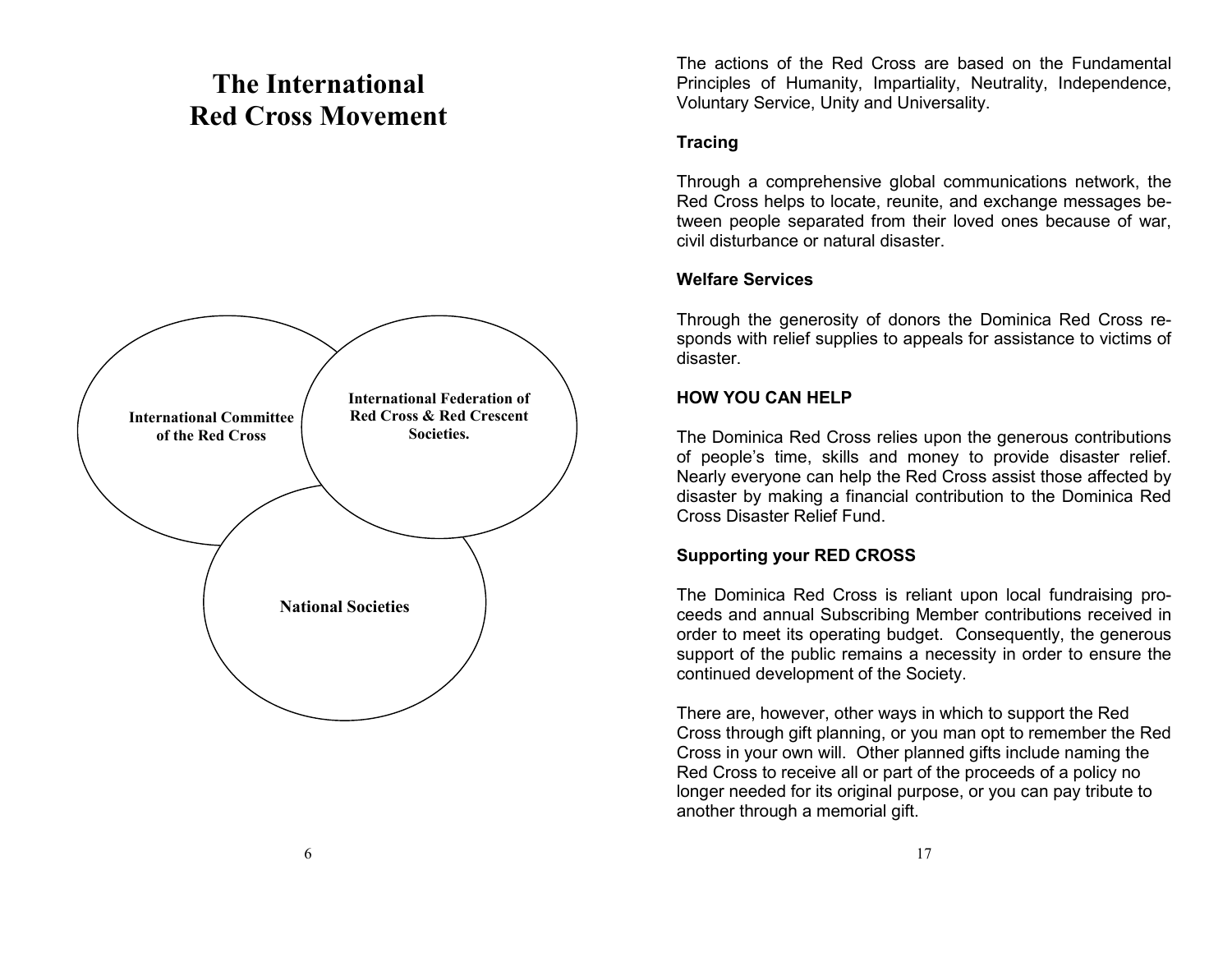#### •**Health and Safety services including CPR, First Aid, HIV/AIDS education, and swimming.**

Today, the Dominica Red Cross offers a variety of first aid programs for different age groups and both general and professional audiences, including Standard First Aid, Emergency First Aid, Adult and Community CPR, First Aid for Children Today (FACT), and Basic Aid Training (BAT). All programs emphasise the importance of prevention. The goal of Red Cross courses is to teach people not only how to respond to injuries, but also how to prevent them. In order to expand HIV/AIDS prevention education to more local communities, a chapter on this subject has been added to emergency first aid training. The goal of this training is to prevent the spread of HIV by encouraging people to respond informed ways to the risk of HIV infection as well as to people who have HIV/AIDS. Instruction in Water Safety and Response is provided in association with the Dominica Amateur Swimming Club.

#### **Emergency communications and assistance to members of the armed forces and their families.**

The Red Cross keeps military personnel in touch with their family following the death or serious illness of a family members or in response to other family emergencies. Red Cross emergency messages provide military personnel and their commanders with fast, reliable information to help them make decisions regarding emergency leave, deferment, compassionate reassignment, and dependency discharge.

#### **International Humanitarian Law**

The 1949 Geneva Conventions and 1977 Additional Protocols are the principal legal document that define international humanitarian law. They define fundamental rights for civilians and for combatants removed from fighting due to injury, illness, or capture. In short, the Geneva Conventions mandate that anyone not actively taking part in an armed conflict must be protected and their rights respected.

#### **The Structure of the Dominica Red Cross**

The Dominica Red Cross Comprises a central organization consisting of a General Assembly, a Central Committee, and a local organization, which ensures the extension of Red Cross activities throughout the Commonwealth of Dominica and which consist of Local Committees.

The General Assembly represents the Dominica Red Cross as a whole and meets every two years. It is composed of members of the Central Committee, the Leaders of the Local Committees and the elected Local Committee members. The General Assembly elects the Central Committee members, approves the annual report, votes the budget and approves amendments to the Constitution, and discusses all items entered on the final agenda it has adopted.

The Central Committee is responsible for carrying out the decisions of the General Assembly. It controls and administers the Dominica Red Cross. It is composed of eight members elected by the General Assembly, the Leaders of Local Committees, one member appointed by the government, and two prominent citizens. The Central Committee elects the Managing Committee and the Finance Commission, appoints and agrees the terms of office of the Director General, provides for the setting up of Local committees, draws up regulations for the Constitution, sets up committees to carry out these tasks, and votes on measures taken by the managing Committee or the President.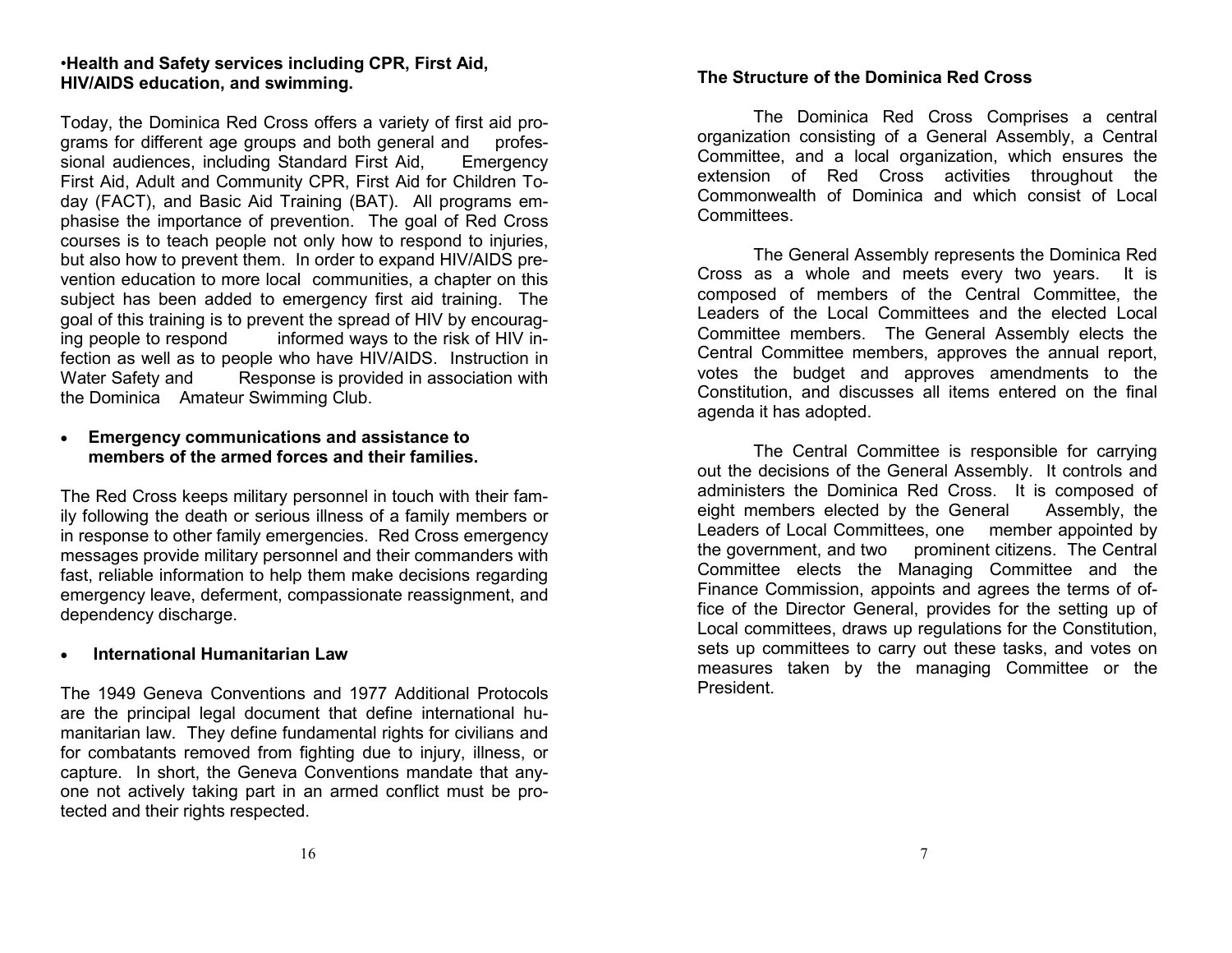The **Managing Committee** is composed of the President, the Vice-President, the Treasurer and the Director General of the Dominica Red Cross, and four members elected by the Central Committee. The Managing Committee is vested with whatever powers are delegated to it by the Central Committee.

The Local Committees are established by the Central Committee, defining the territory allotted to each and delegating such responsibility as it thinks fit for the organization of the Dominica Red Cross and its activities. Each Local Committee is responsible to the Central Committee. Each Local Committee should meet at least once a year to discuss the business of Red Cross and to re-elect Local Committees for the following year. Each Local Committee shall elect annually a Leader, an Assistant Leader, Treasurer, Secretary, fundraising Officer, Disaster Officer, and may elect such other officers as it thinks necessary. The right to terminate these appointments is vested in the Local Committee, subject to the right of appeal to the Central Committee. All Local Committee members should have a knowledge of the Constitution and the Rules and Regulations of organization activities under Red Cross.

#### **Dominica Red Cross**

Founded 28 January, 1958 as a Branch of the British Red Cross. Recognised as a National Society on 7 March, 1983 by the Government of Dominica and by the International Committee of the Red Cross on 15 March, 1989. Admitted to the International Federation of the Red Cross and Red Crescent Societies on 21 October, 1989.

#### **Mission Statement**

To render voluntary service in accordance with International Humanitarian Law, with the objective of preventing and alleviating human suffering, and the promotion of respect, mutual understanding, cooperation and lasting peace amongst all peoples.

#### **Dominica Red Cross Activities**

#### •**Disaster planning, preparedness, education, and relief.**

Red Cross disaster relief focuses on meeting the immediate emergency needs of people affected by disaster. The core of Red Cross disaster relief activities is the assistance given to individuals and families affected by disaster. All assistance given on an individual basis is based on verified disaster related needs. All Red Cross disaster relief is given free of charge and is made possible by generous contributions of people's time, money and skills. The Red Cross provides relief services auxiliary to the public authorities and maintains an autonomy which allows it to act at all times in accordance with the Fundamental Principles of the Red Cross.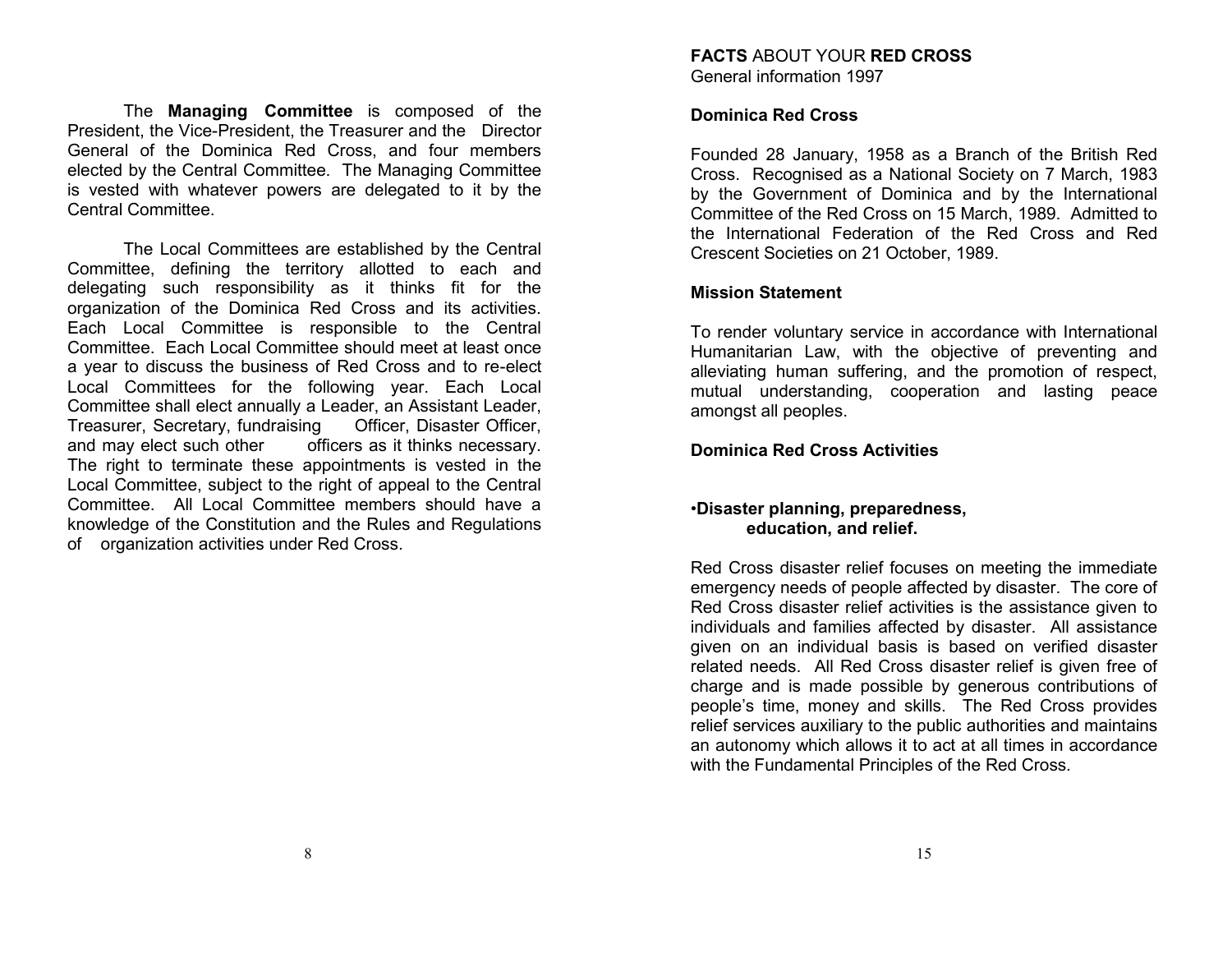IHL provides for the respect and protection of the wounded, sick, shipwrecked, medical personnel and medical services, civilian medical personnel and services, prisoners of war, civilians, civilian and cultural objects, and the national environment.

Protected persons are to be collected and treated humanely and must receive to the fullest extent practicable and with the least possible delay, the medical care and attention required by their condition. Today, practically all States have ratified or acceded to the Geneva Conventions.

#### **1977 ADDITIONAL PROTOCOLS 1 & 11**

Protocols are Acts that reflect the resolutions of a conference or international assembly. Due to new practices and the evolutions of armed conflicts after 1949 it became evident that the Four Conventions no longer provided sufficient legal protection for all victims, especially civilians. It therefore became necessary to supplement these treaties and this led to the adoption of two Protocols additional to the four Conventions which would be applied in the event of:

- 1.International Armed Conflict **(Protocol 1)**
- 2. Non-International Armed conflict **(Protocol 11)**

**Protocols 1 & 11** additional to the Geneva Conventions of 1949 were ratified by the Commonwealth of Dominica on 25 April, 1996 and entered into force on 25 October, 1996.

#### **Organisational Structure**

#### **General Assembly**

The highest authority of the Dominica Red Cross which represents the general membership. It is composed of the Leaders of Local Committees and elected representatives of Local Committees.

#### **Central Committee**

The decision making body which is composed of eight members elected by the General Assembly, the Leader of Local Committees, one member appointed by the government, and two prominent citizens with special qualifications or interest in the Red Cross.

#### **Managing Committee**

The Managing Committee is based on the needs addressed by the Central Committee. It is composed of: the President, the Vice-President, the Treasurer and the Director General of the Dominica Red Cross, and four members elected by the Central Committee. The Managing Committee is vested with whatever powers delegated to it by the Central Committee and takes decisions on any important matters which arise.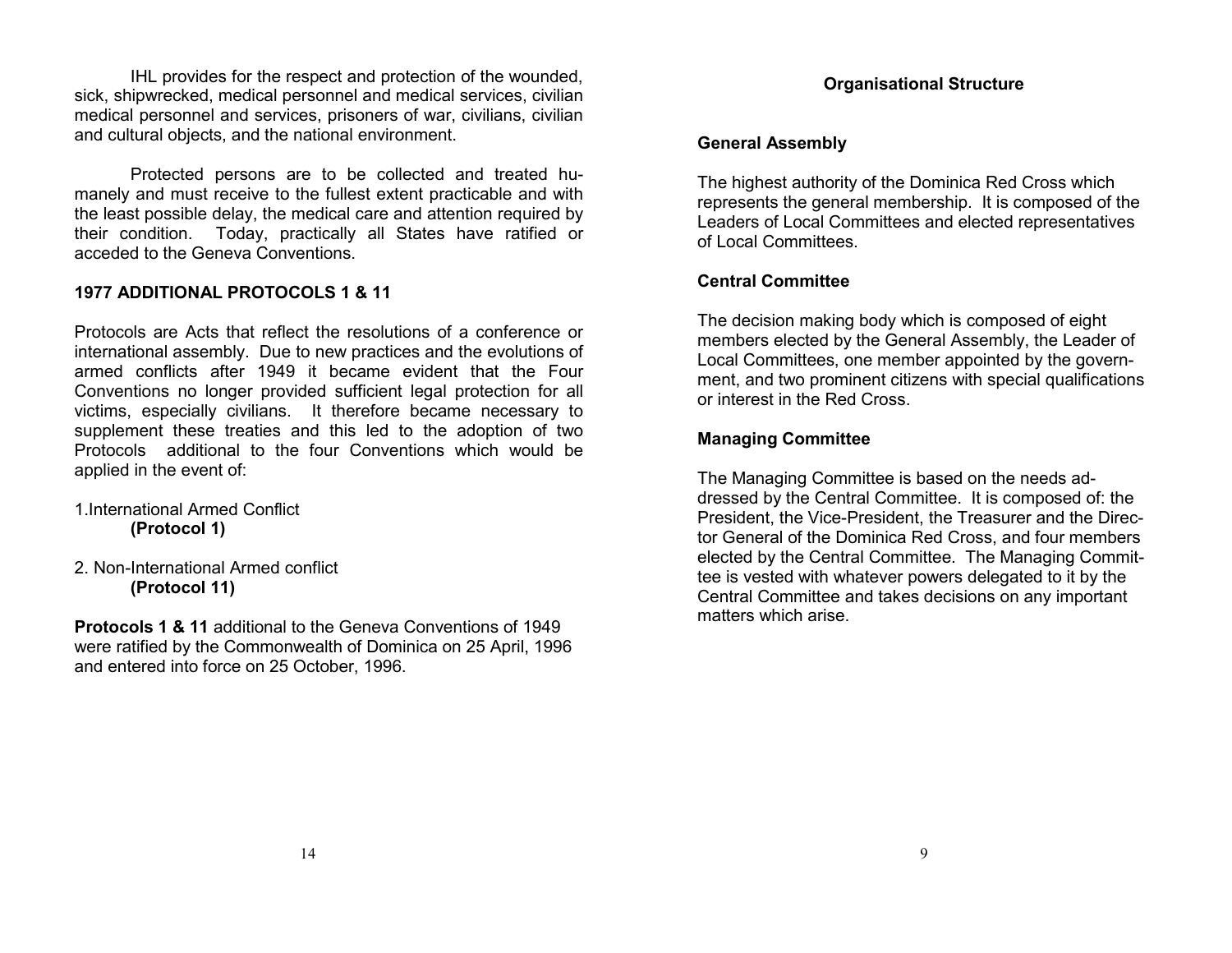#### **Local Committees**

Local Committees are established by the Central Committee to ensure the Red Cross Activities extend throughout the island. Local Committees should exist in each branch / group to represent the branch / group in General Assembly and Central Committee meetings.

#### **Service Groups**

#### **Adult Service Groups (Over 25 years of age)**

Adult service members should train as extensively as possible and give regular service to the community.

#### **Youth Groups (Ages 7 to 25 years of age)**

Youth members must follow the aims of the Red Cross, give service to the satisfaction of their Group Leader, attend meetings regularly and complete at least one course of instruction each year.

#### **Categories of Members**

#### **Active Members**

Members who have agreed to give service to the Dominica Red Cross and registered as such by a local Committee.

#### **Subscribing Members**

Members who pay the annual subscription laid down by the General Assembly.

#### **Honorary Members**

Members who have been so designated by the Central Committee to mark exceptional services to the Society.

International Humanitarian Law (IHL) commonly know as the law of war, is a set of rules designed to protect persons against the consequences of war, the purpose of which is to alleviate the suffering of all victims of armed conflicts who are in the power of their enemy, whether wounded, sick, or shipwrecked, prisoners of war or civilians. The initiator of this law was the International Committee of the Red Cross (ICRC) in an attempt to limit the effect of man's inhumanity to man.

IHL is geared not only to protect victims of war but more significantly to regulate the conduct of hostilities, and to improve protection of the civilian population.

In time of war certain humanitarian rules must be observed, even with regard to the enemy. These rules are set out mainly in the four Geneva conventions of August 12, 1949 and their Additional Protocols of June 8, 1977.

#### The four **Geneva Conventions** are:

- 1. Geneva Convention for the Amelioration of the condition of the wounded and sick in armed forces in the field.
- 2. Geneva Conventions for the Amelioration of the conditions of wounded, sick and shipwrecked members of armed forces at sea.
- 3. The Geneva Convention relative to the treatment of prisoners of war.
- 4. Geneva Convention relative to the protection of civilians in enemy or occupied territory.